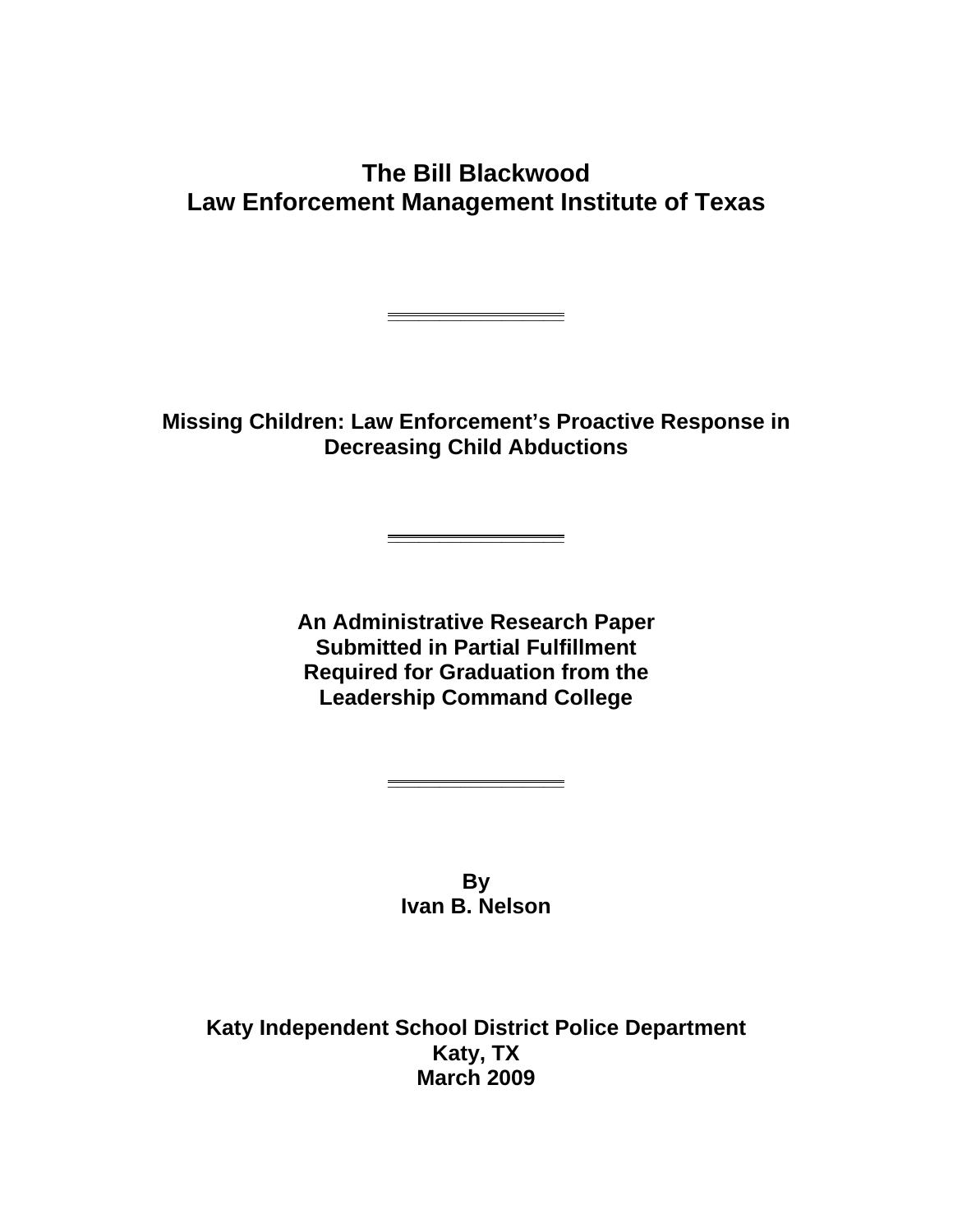#### **ABSTRACT**

In society today, missing children and child abductions are very significant issues that law enforcement agencies are confronted with on a daily basis. There have been many high profile child abduction cases in America that have brought national media attention to this particular problem. Child abductions are a concern and a relevant topic in contemporary law enforcement due to the fact that the popularity of the internet, in addition to cell phones, has given child predators new tools to utilize in their search for victims. The purpose of this research is to evaluate the need for more proactive measures for law enforcement agencies as it relates to decreasing child abduction occurrences. The method of inquiry used by the researcher included a review of articles, periodicals, internet sites, books, journals, and a survey distributed to 20 survey participants from 18 different law enforcement agencies from around the state of Texas.

The researcher discovered that there is a need for law enforcement agencies to be more proactive in their approach to dealing with missing children and child abductions. Law enforcement must seek out new technologies and form partnerships so they can keep up with technological advancements and work with other police agencies in addressing the issue of missing children and child abductions. In addition, law enforcement agencies must continue educational programs and utilize enhancements to programs like AMBER Alert in order to decrease the number of missing children and child abduction occurrences.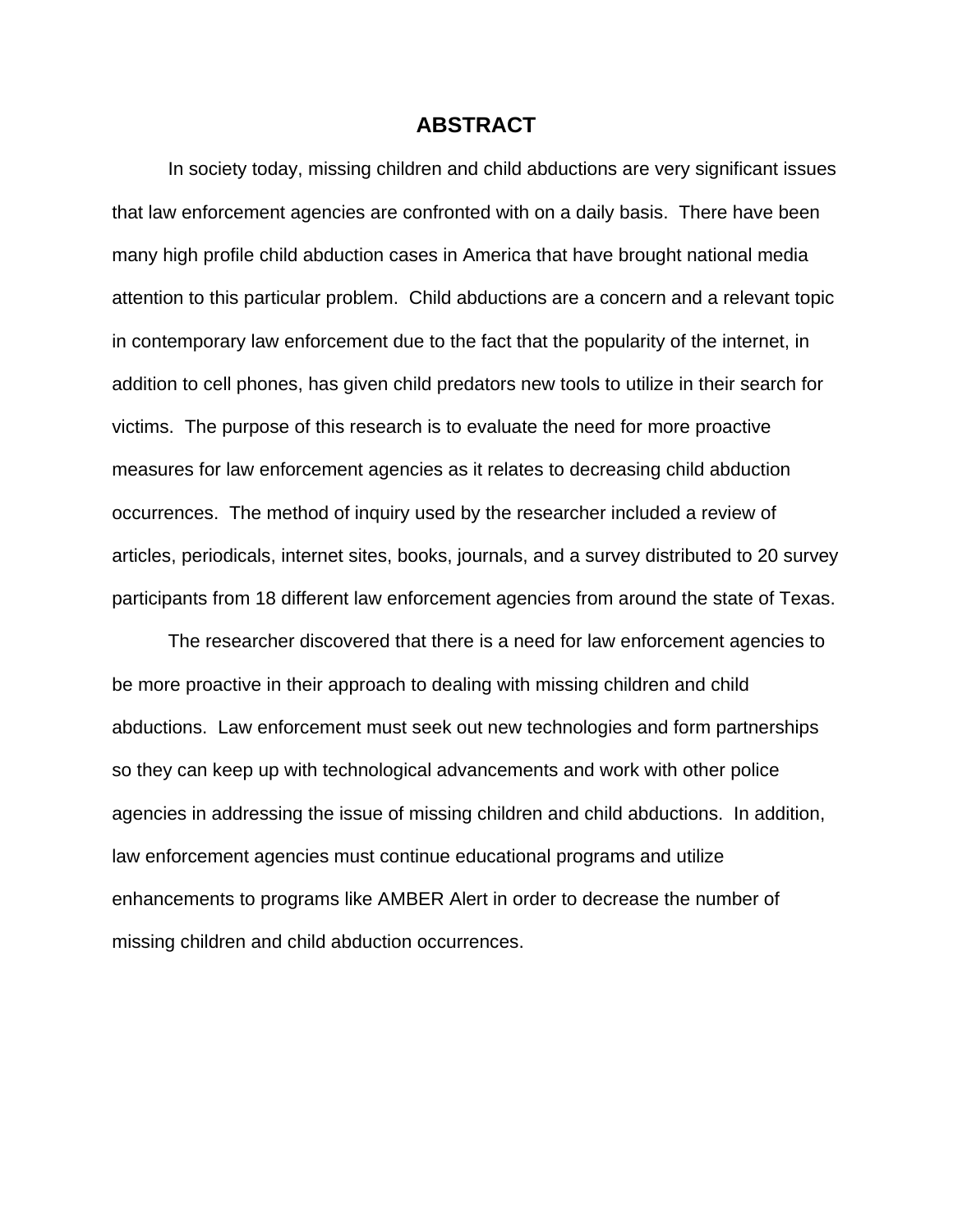# **TABLE OF CONTENTS**

## **Page Page Page**

## Abstract

|          | 10 <sup>°</sup> |
|----------|-----------------|
|          | 14              |
| Appendix |                 |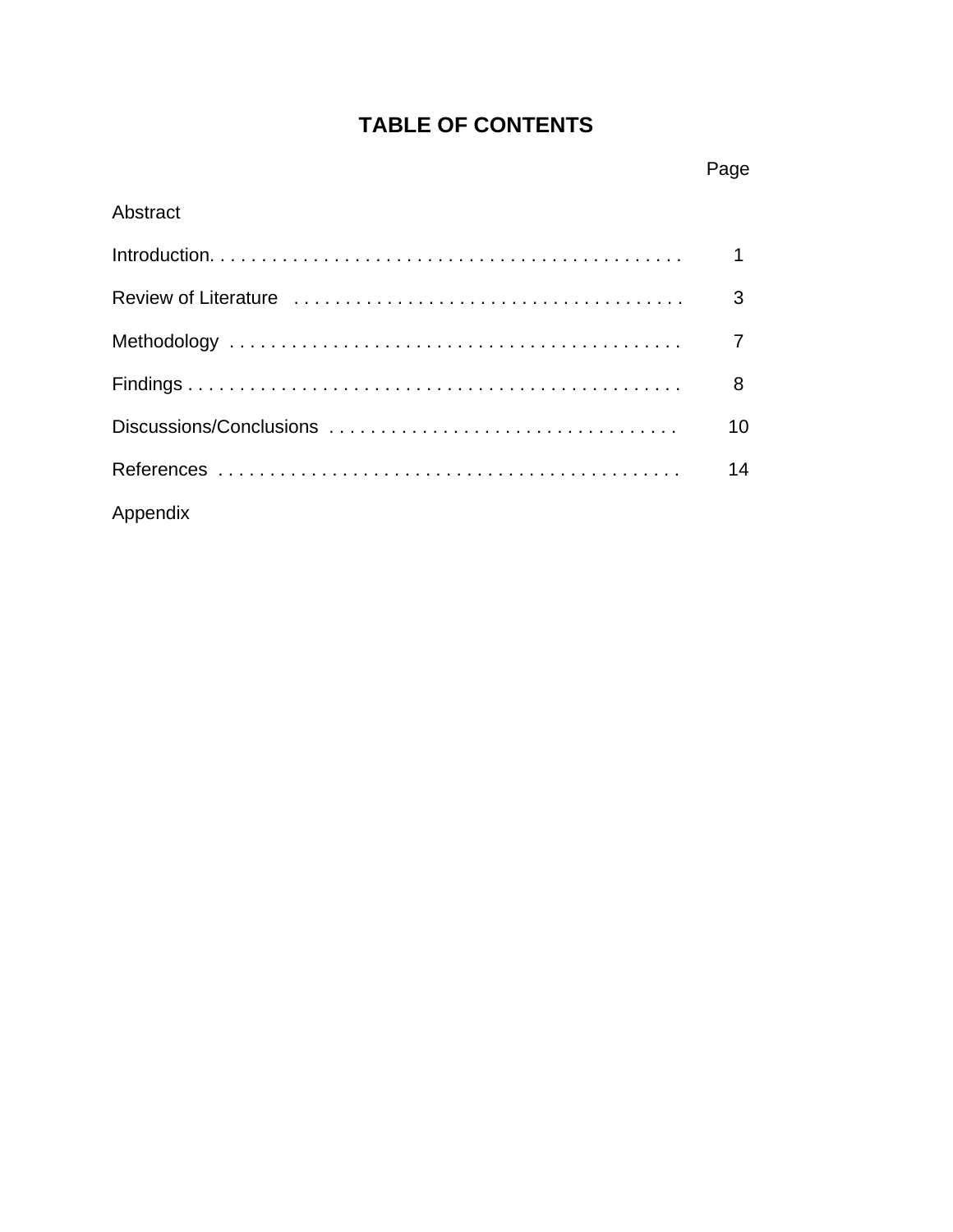### **INTRODUCTION**

 In society today, missing children and child abductions, in particular, are very significant issues that law enforcement agencies are confronted with. There have been many high profile child abduction cases in America that have brought national media attention to this particular problem. The issue to be examined will consider whether or not there is a need for law enforcement agencies to be more proactive in their approach in decreasing child abduction occurrences. The author acknowledges that most law enforcement agencies have policies and procedures in place for dealing with child abduction cases, but there is still a need for law enforcement to do more in the area of prevention (Allender, 2007).

Child abduction is a concern and relevant topic in law enforcement today due to many facts. According to a National Law Enforcement Corrections Technology Center (National Law Enforcement and Corrections Technology Center [NLECTC], 2006) article, a child is reported missing every 40 seconds in America, and 74% of abducted children who are murdered are dead within three hours of the abduction (NLECTC, 2006). In addition, there have been many high profile child abduction cases in recent years that have brought attention and great concern to this issue. The popularity of the internet has given child predators a new tool to utilize in their search for victims. Although there has been progress made in recent years on national, state, and local levels in the area concerning child abductions, there is still a need for improvements where law enforcement is concerned.

The purpose of this research is to evaluate the need for more proactive measures for law enforcement agencies as it relates to decreasing child abductions.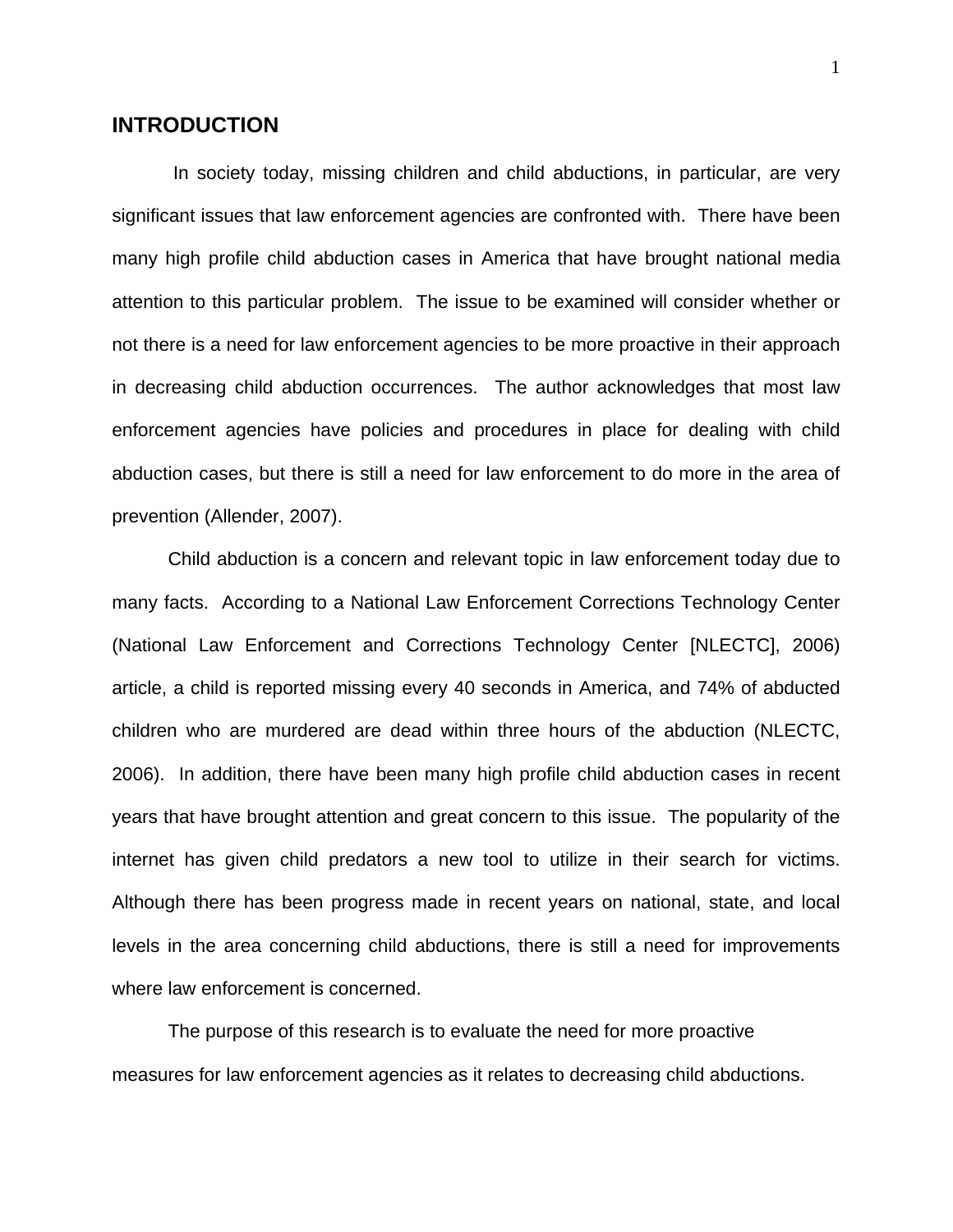Many law enforcement agencies have procedures in place on how to handle child abductions after they occur, but do not have any measures in place within the area of decreasing the occurrences. Law enforcement agencies need to put in place more crime prevention programs that address this problem. This can be done by educating children and parents about safety measures for preventing child abductions. The America's Missing: Broadcast Emergency Response (AMBER) Alert is one tool that law enforcement has used in recovering missing children, but there is a need for enhancements to this particular program (Garrett, 2004).

The research question to be examined focuses on whether or not law enforcement agencies need to make improvements and be more proactive in their response to missing child cases in order to decrease child abductions. The intended method of inquiry includes: books, internet sites, journals, articles, and a survey. The survey will be distributed to 18 law enforcement managers from different areas all over the state of Texas.

The anticipated findings of this research will show law enforcement agencies that they need to seek out new innovative programs and be more proactive in the way that they address the problem of child abductions. Law enforcement agencies will become aware of new programs and computer software which they can add to resources that are already in place in decreasing child abductions. They will be able to add new technology to work along with AMBER Alerts. The implications of this research will influence law enforcement agency administrators to not only be reactive but also proactive in the area of child abductions in order to keep children safe.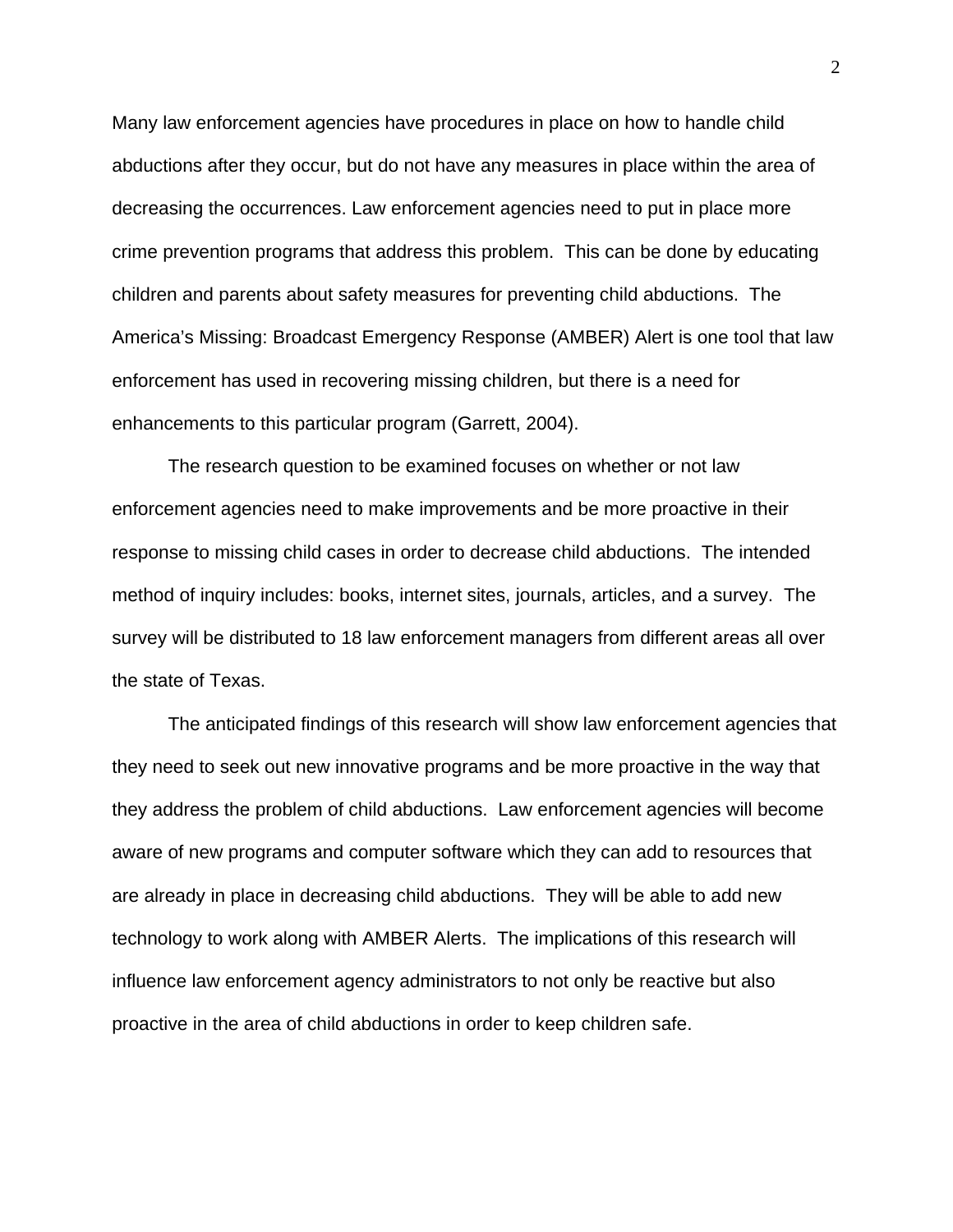#### **REVIEW OF LITERATURE**

 In recent years, the media has brought social and political attention to the problem of missing children, child abductions in particular (Kimball, 2003). According to Forst (1990), missing children is a generic term with no standardized legal meaning. The term missing children as it relates to law enforcement can be divided into three separate categories: stranger abductions, parental abductions, and runaways (Forst, 1990).

 Stranger abductions, also known as kidnapping, is a crime punishable by imprisonment in every state. Stranger abductions arouse the greatest fears and anxieties in the hearts of parents and also the swiftest response on the part of law enforcement. The only thing more terrifying and traumatic for a parent than having a child abducted is the murder of an abducted child (Brown, 2007).

 The second category that law enforcement officials are confronted with when it comes to missing children is termed parental abductions. In some states, this type of case is also known as custodial interference. According to Allender (2007), parental abductions have been on the rise in recent years due to divorce becoming more prevalent. Law enforcement, in general, views parental abductions less seriously than stranger abductions unless there is strong evidence that the abductor is likely to physically or sexually abuse the abducted child (Forst, 1990). A number of law enforcement officers view parental abduction cases as a civil matter because many of these cases are a direct result of a custody dispute between parents. Although the perception by many law enforcement officers is that parental abductions is a civil matter, in many states, this offense is classified as a felony.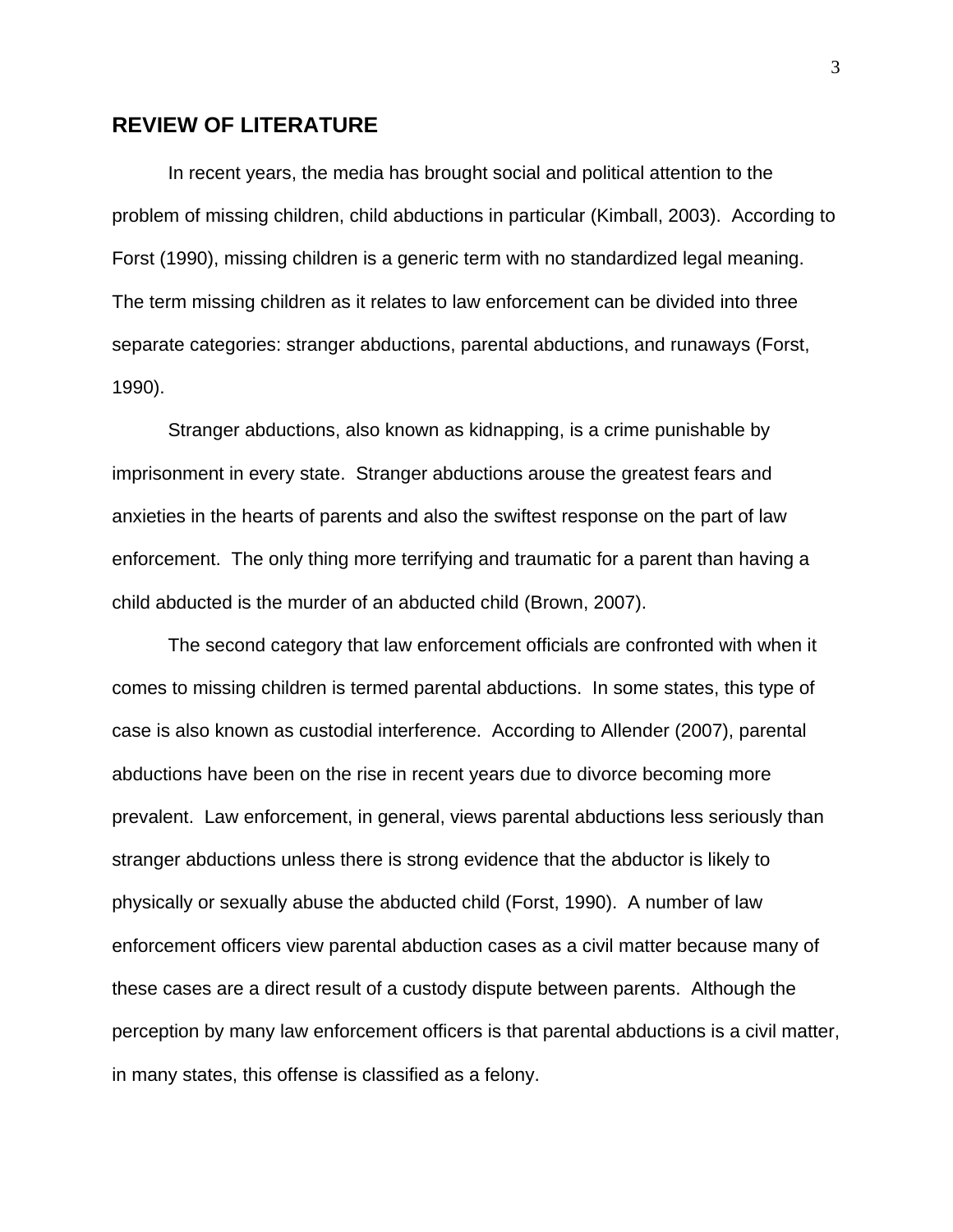The third category of missing children that law enforcement is confronted with is the child runaway. Although running away from home is not considered a crime, it is usually classified by juvenile, or children's, code as a status offense. The problem of runaway youths presents the greatest difference of opinions among law enforcement officers (Forst, 1990). The majority of officers who do not specialize in juvenile work believe that runaways are not a particularly serious problem. Many law enforcement officers perceive running away from home a social problem and feel it should be addressed by a child's parent or social service agency. In contrast, many juvenile specialists view the chronic runaway as a problem for the future, and the young adult has a good chance of becoming the adult criminal of tomorrow.

 Throughout history, there have been many high profile missing children and child abduction cases, in particular, that have garnered national media attention. Charles Lindberg, one of America's most notable heroes, had his baby son abducted and murdered in 1932 (Allender, 2007). Although the suspects were caught and convicted, there was an outcry by the public demanding that the federal government do more about the problem of child abductions. The government responded later that year by passing the Federal Kidnapping Act of 1932, which allowed the use of federal agencies as a resource in solving all kidnapping cases. According to Allender (2007), little modification occurred in the investigation phase of missing children cases from 1932 to 1968. In 1968, congress passed the Uniform Child Custody Jurisdiction Act, which assisted law enforcement officers in dealing with child custody disputes and parental abductions.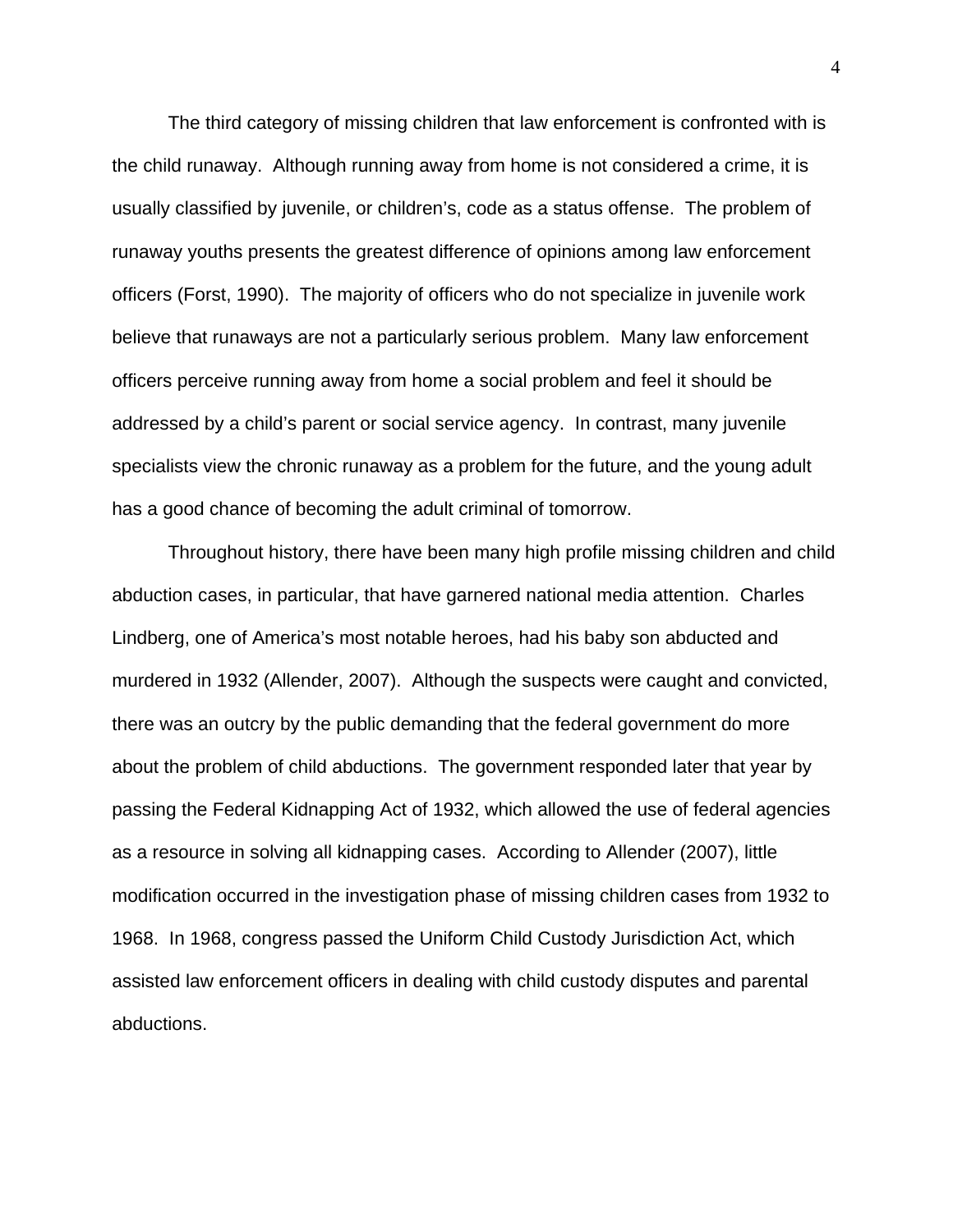Two other high profile cases in America that caused public outcry over concern for missing children were the abduction of seven year old Ethan Patz in New York and the 1981 abduction and murder of six year old Adam Walsh in Florida (Brown, 2007). These cases persuaded congress to establish the National Center for Missing and Exploited Children (NCMEC) in 1984. Although there has been much legislation passed to assist parents and law enforcement in decreasing the occurrences of child adduction as well as the recovery of missing children, the implementation of the AMBER Alert early warning system in 1996 has been one of the most significant. As stated before, time is the greatest enemy of an abducted child because a majority of abducted children are murdered within three hours of the abduction (NLECTC, 2006).

 The abduction and murder of Amber Hagerman in Arlington, Texas initiated the formation of the AMBER Alert system in the Dallas-Fort Worth area (Allender, 2007). The name was created as a legacy to Amber Hagerman. The AMBER plan served as a model for the entire country; however, from 1996 to 2001, only three other states, besides Texas, had statewide plans in existence. Today, all 50 states have statewide plans (NLECTC, 2006). There have been more than 240 missing children successfully recovered through AMBER Alert plans nationwide. The AMBER Alert has proven its value, but it does not preclude enhancements and improvements (NLECTC, 2006). According to Garrett (2004), AMBER Alerts are just one tool for law enforcement to utilize when a child is missing, but they are not the complete toolbox to spread the word about a missing child. In addition to AMBER Alerts, law enforcement agencies can also utilize emails, fax blasts, and the internet pop-up windows as part of their toolbox for spreading the word about a missing or abducted child.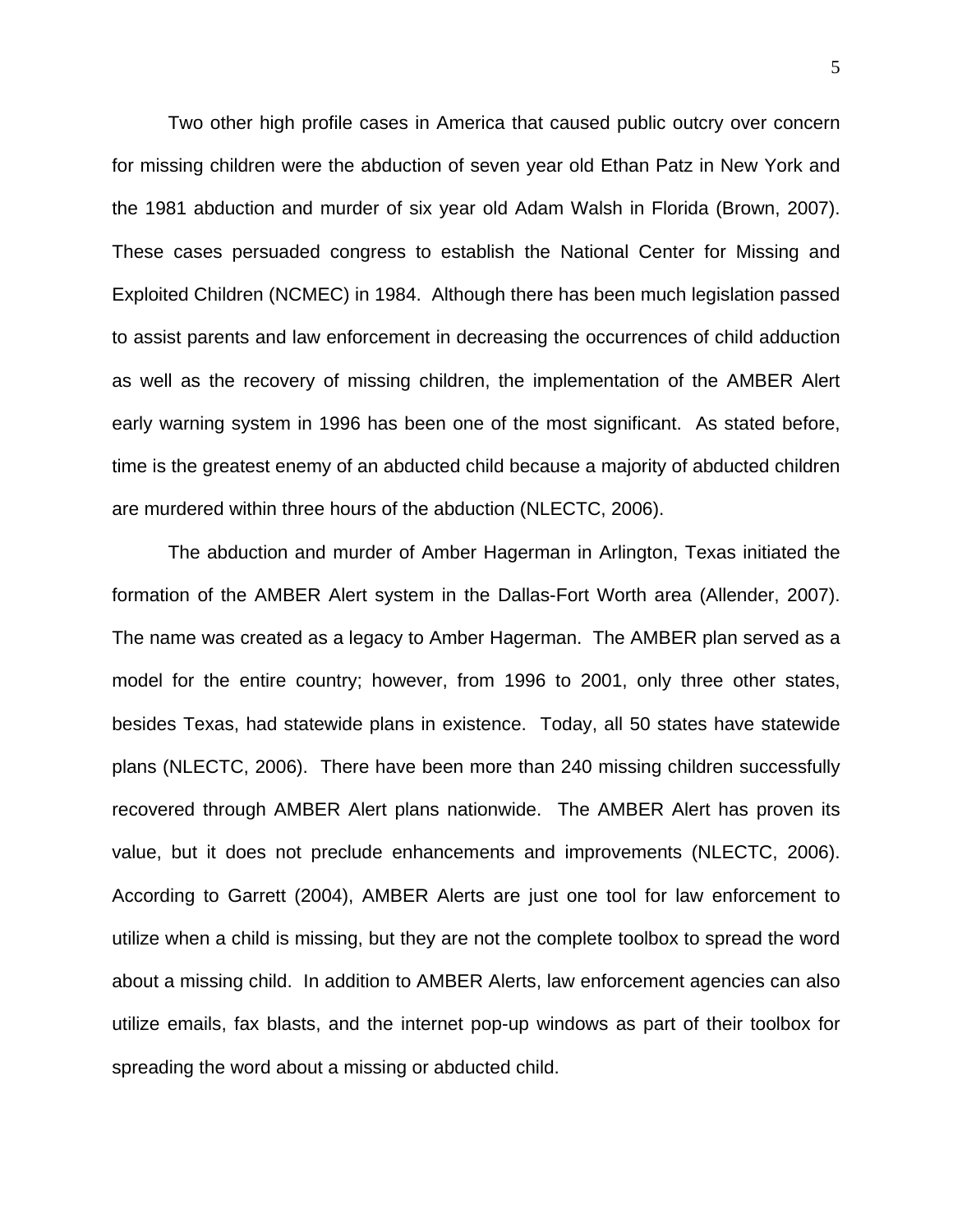Law enforcement agencies must form partnerships and add technology to their toolbox for missing child cases. For example, Pennsylvania State Police utilizes their state lottery system to help spread the message when a child goes missing (Garrett, 2004). Whenever the Pennsylvania State Police activates a statewide AMBER Alert, the Scientific Games and Lottery's Division receives the abduction information. The Pennsylvania state lottery then sends a message to all lottery terminals within a designated region. The lottery terminals are immediately reprogrammed to display the information and retailers can print copies of the AMBER Alert message to distribute to customers. In 2005, a new technology called Amber View was developed in West Virginia by the West Virginia High Technology Consortium Foundation (NLECTC, 2006). Amber View was designed to work in collaboration with the state and national AMBER Alert programs. The Amber View system has the ability to mass broadcast a digital image of an abducted child to law enforcement, the media, and private sector recipients via the worldwide web within minutes of an official AMBER Alert.

Other technologies that are available to law enforcement and parents are the Life Prints Child Safety software and the AMBER Stick software. Life-Prints Child Safety software is computer software that parents can purchase which allows them to store vital information about their child on their personal computer. This will enable parents to have their child's information readily available to law enforcement in case of a missing child emergency (Life-prints, 2007). The AMBER Stick is a self contained device that works independently without the need to install any software onto a computer. This device is similar to a flash drive and has the capability of holding information about a child and entire family. It also has the ability to create missing persons flyers, and the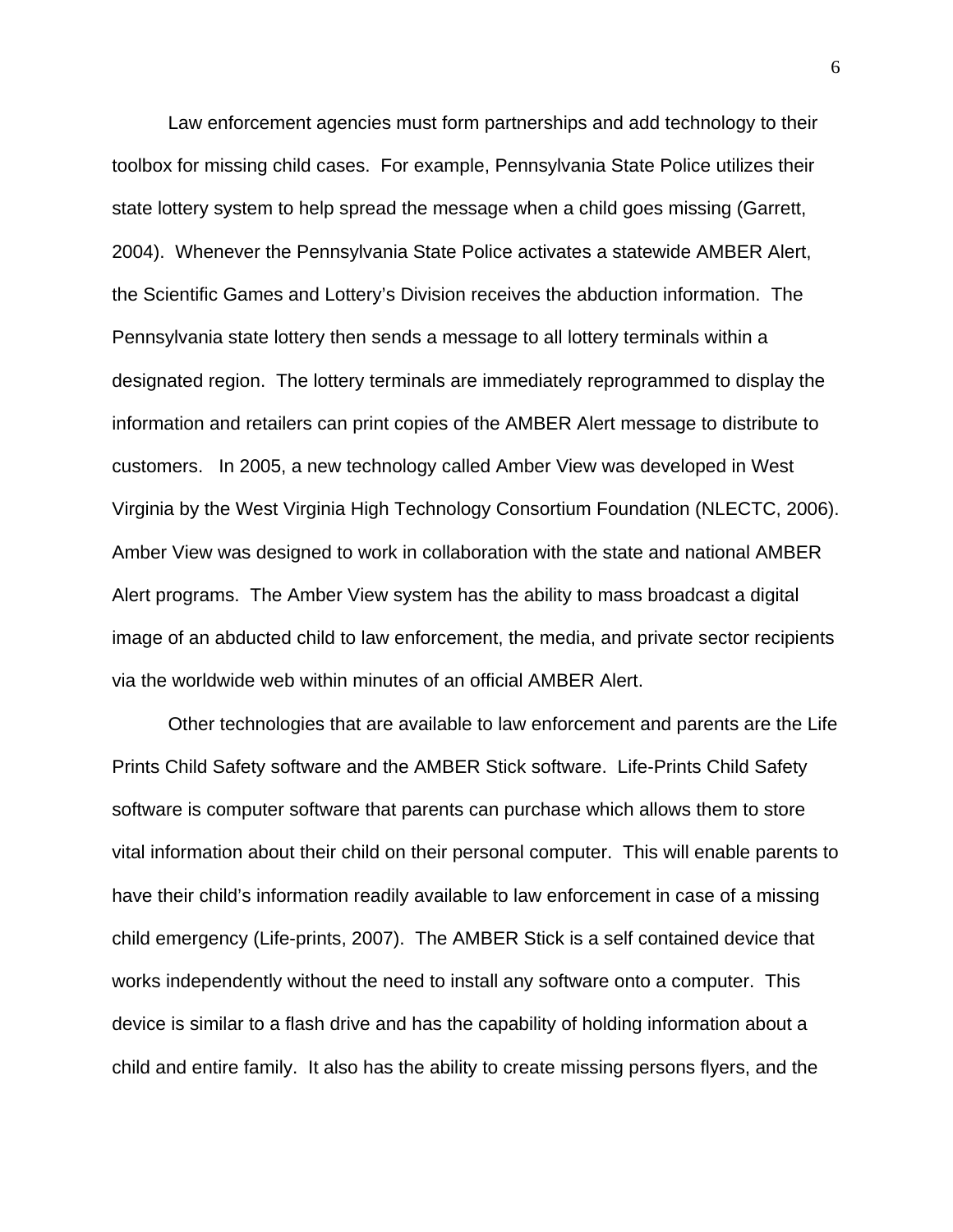device is password protected. The AMBER Stick is portable and can be carried in a person's possession at all times, so the information can be quickly submitted to law enforcement in case the child goes missing (Hoever, 2007). These technologies will enhance legislation and programs that are currently in place to prevent and decrease occurrences of missing children and child abductions.

#### **METHODOLOGY**

 The issue of missing children and child abductions is a significant challenge that law enforcement officers are faced with. The research question to be examined will consider whether or not law enforcement agencies are proactive enough in their approach to decrease child abduction occurrences. The author will examine if there is a need for law enforcement to do more in the area of prevention as it pertains to missing children and child abductions. The researcher hypothesizes that new technology and partnerships need to be put in place in order to decrease the number of missing children. In addition, the researcher hypothesizes that enhancements to the AMBER Alert early warning systems will assist law enforcement agencies in the prevention of abductions and recovery of missing children.

 The method of inquiry will include: books, internet sites, journals, articles, and a survey distributed to 20 law enforcement officers from 18 different agencies. The instrument that will be used to measure the researcher's findings regarding the subject of law enforcement's approach in decreasing the number of missing children and child abduction occurrences will include a survey consisting of six questions.

 The survey will be distributed to 20 survey participants from law enforcement agencies from all geographic areas of the state of Texas. The response rate of the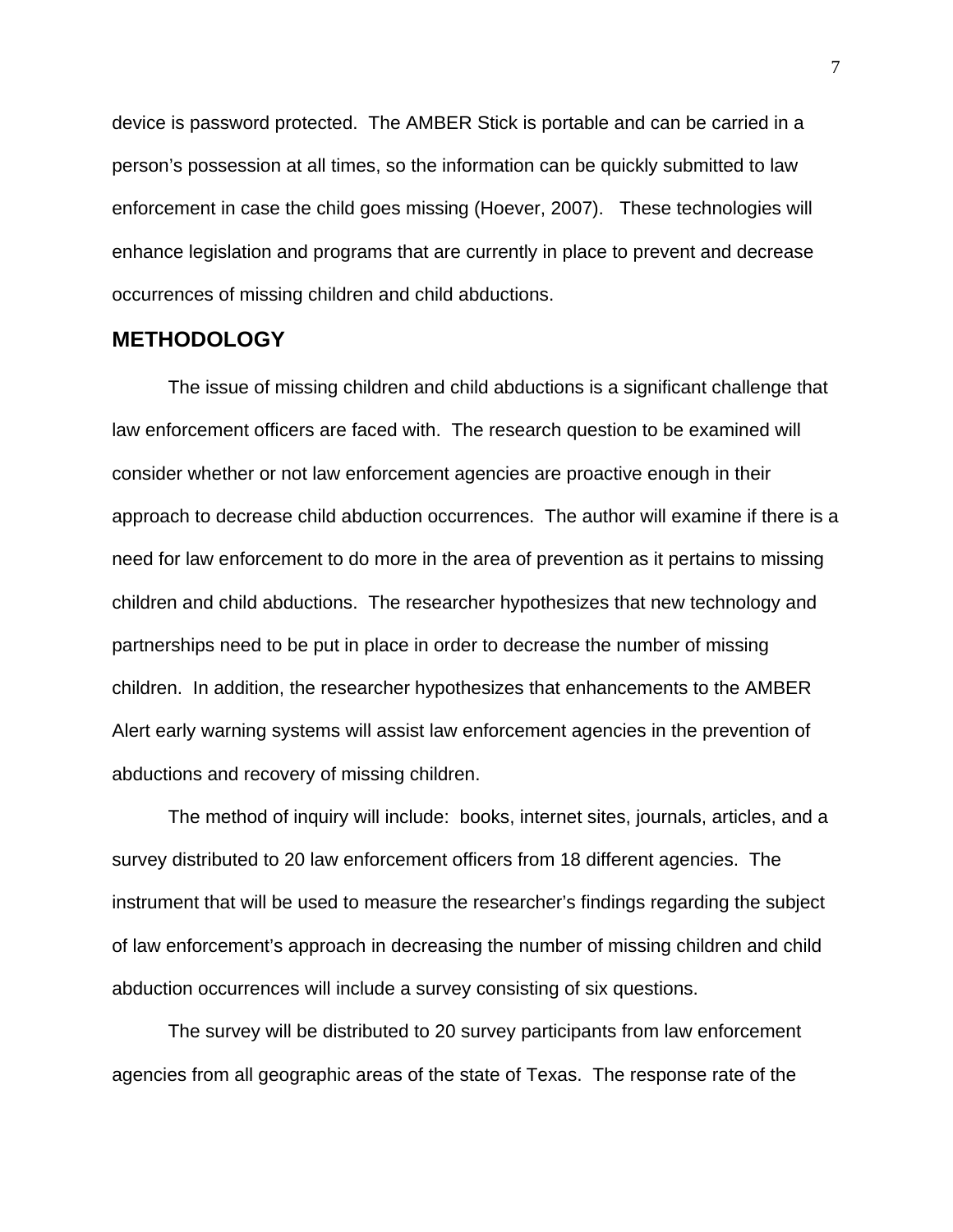survey resulted in a 100% participation. The information obtained from the survey will be analyzed by disaggregating the data.

#### **FINDINGS**

 Missing children and child abductions are significant issues that law enforcement agencies are challenged with. There have been many high profile child abductions in America that have brought national media attention to this problem. In addition, the popularity of the internet in recent years has given child predators a new tool to utilize in their search for victims.

 Statistics show that a child is reported missing every 40 seconds in America (NLECTC, 2006). Most law enforcement agencies have policies and procedures in place for dealing with child abduction cases, but there is still a need for law enforcement to do more in the area of prevention (Allender, 2007). Law enforcement agencies need to be more proactive in their approach in order to decrease the occurrences of missing children and child abductions.

 The survey was administered to 20 different law enforcement officers from 18 different agencies across the state of Texas. The survey consisted of six questions relating to missing children and child abductions. The first question asked officers whether or not their agency had standard procedures in place for dealing with missing children and child abductions cases. For this question, 85% of the officers responded yes, and 15% responded no.

 The second question asked officers whether or not their agency has implemented any proactive measures for decreasing child abductions. For this question, 45% of the officers responded yes, and 55% responded no. If an officer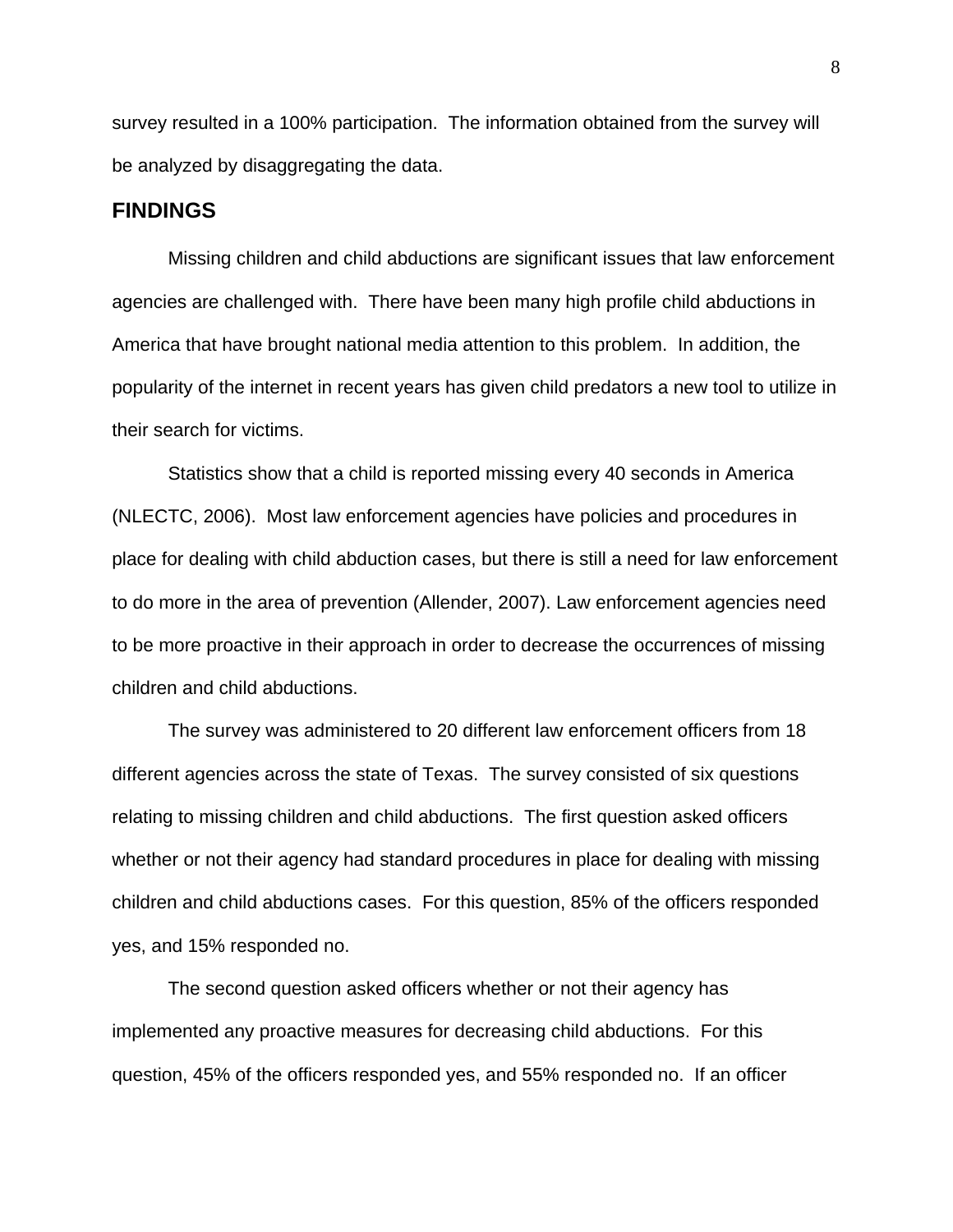answered yes to this question, they were asked to list some of the proactive measure that their agency has taken to decrease child abductions. Some of the measures listed in their responses were the following: child fingerprint programs, child identification programs, child safety programs, stranger awareness programs, and the use of media fairs for awareness.

The third question asked officers whether or not their agency utilized AMBER Alerts when dealing with child abduction cases. For this question, 100% of the officers responded yes.

 The fourth question asked officers whether or not their agency conducted educational programs for parents in reference to preventing child abductions. For this question, 50% responded yes, and 50% responded no. If an officer responded yes to this question, they were asked to list some examples of the programs for parents that their agencies use. Some of the programs listed in their responses included the following: McGruff houses, parent presentations, citizens Sheriff Academies, stranger awareness presentations, and distributing child fingerprint and DNA kits to the public.

 The fifth question asked officers whether or not their agency conducted educational programs for children on not becoming a victim of abduction. For this question, 50% of the officers responded yes, and 50% responded no. If an officer responded yes to this question, they were asked to list some of the educational programs for children on not becoming a victim that their agency uses. Some of the programs listed in their responses were: operation identification programs, cyber crime presentations, safety fairs, and stranger danger presentations.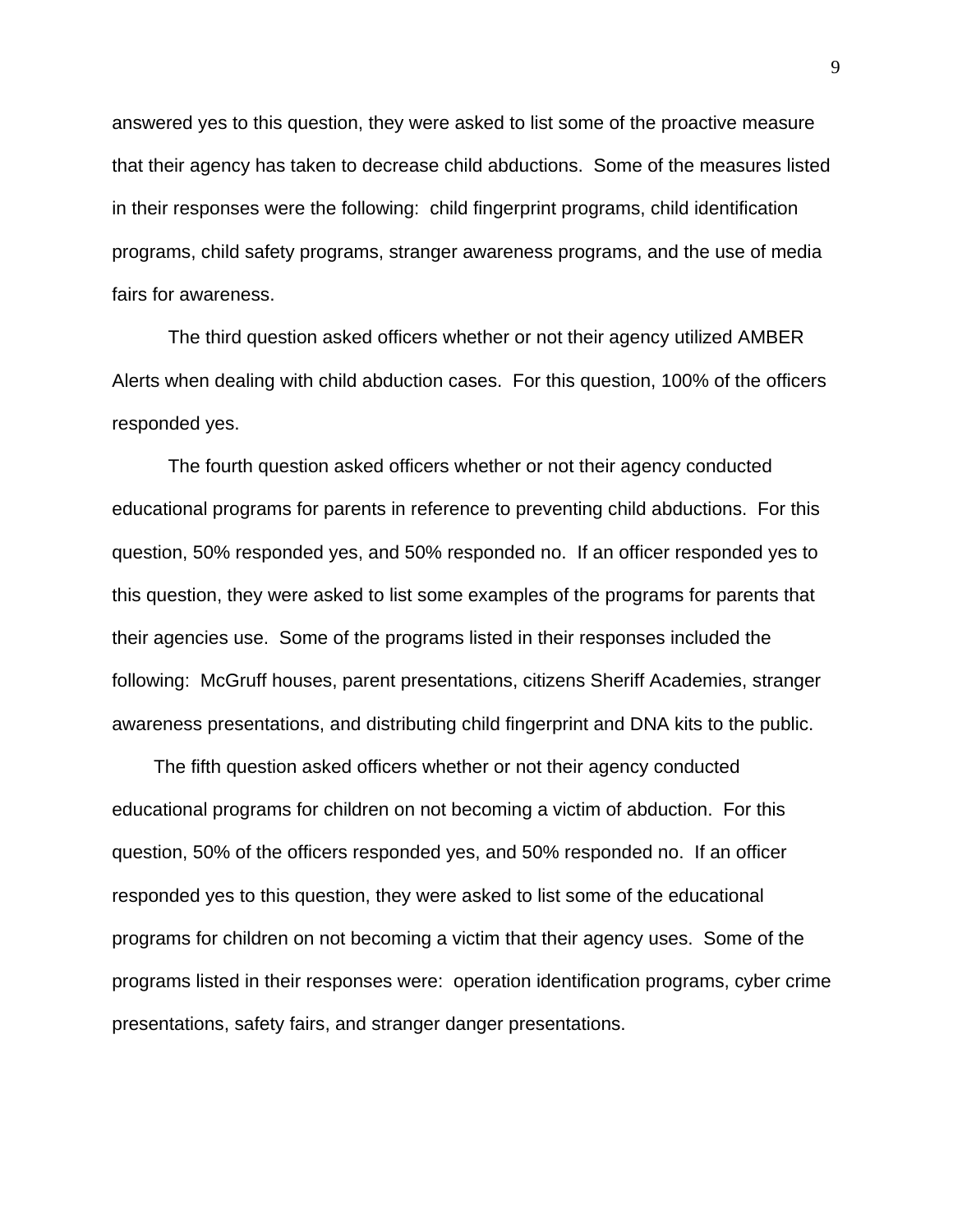The final question on the survey asked officers whether or not they felt additional proactive measures put in place by law enforcement would decrease the number of child abductions. For this question, 85% of the officers responded yes, and 15% responded no.

 The following graph provides a visual representation of the data collected in the survey. This confirms the author's hypothesis that more proactive measures are needed to decrease the occurrences of missing children and child abductions.



**Figure 1.** Law enforcement survey supporting the fact that law enforcement agencies throughout Texas feel that more proactive measures are needed to decrease missing children and child abduction occurrences.

## **DISCUSSION/CONCLUSIONS**

 Missing children and child abductions are significant challenges that all law enforcement agencies are faced with. In addition, there have been many high profile cases in America that have garnered national media attention. In today's society the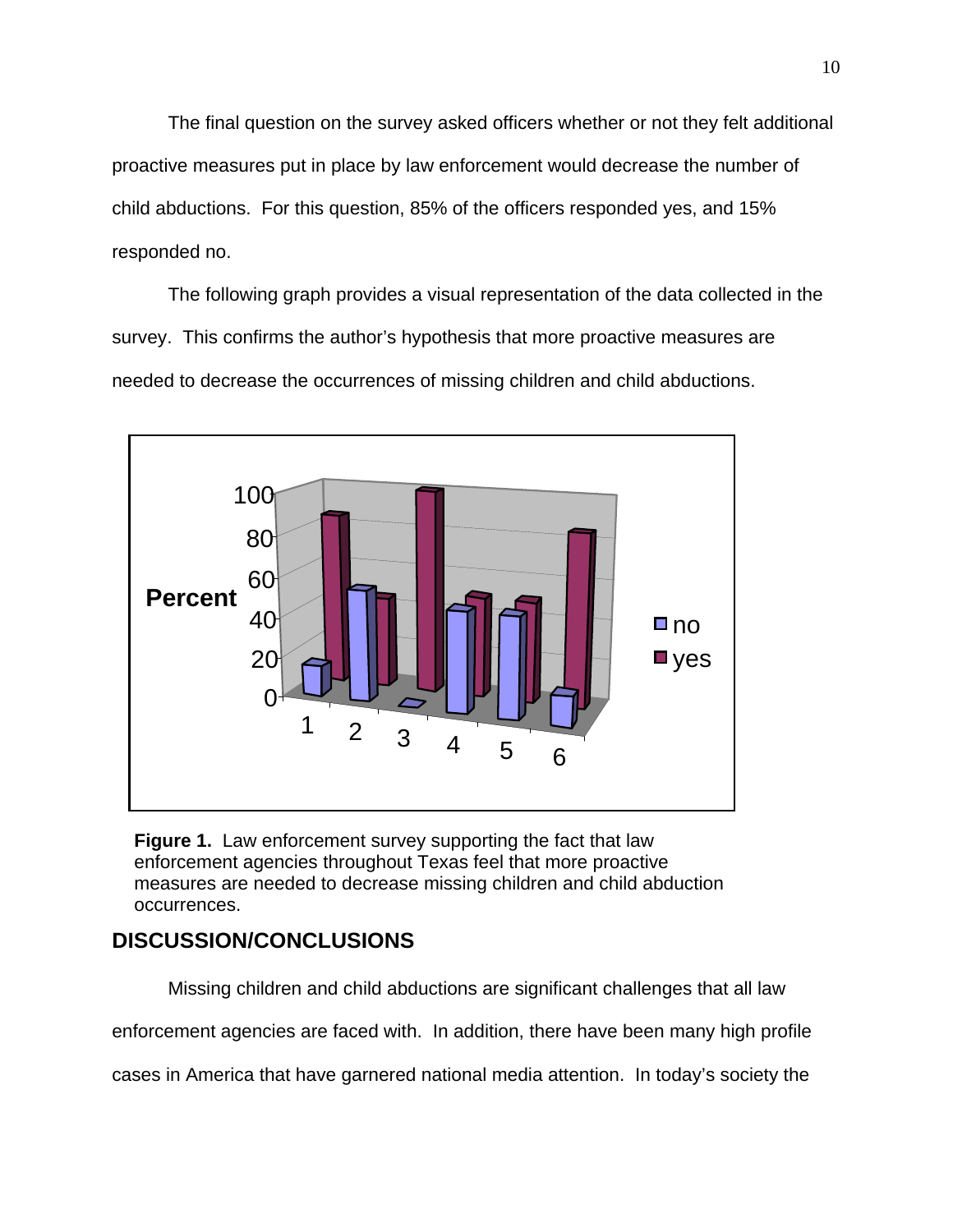popularity of the internet has given child predators a new resource to use in their search for victims. The issue that was examined by the researcher considered whether or not law enforcement agencies were proactive enough in their approach in decreasing child abduction occurrences. The purpose of this research was to evaluate the need for more proactive measures by law enforcement agencies as it relates to decreasing missing children and child abduction cases.

The research question that was examined focused on current measures used by law enforcement agencies in decreasing child abductions and the need for improvement. The researcher hypothesized that law enforcement agencies needed to seek out new technologies and become more proactive in the way they address the issue of missing children and child abductions. Although the researcher acknowledged that most law enforcement agencies already had policies in place for dealing with child abduction cases, there was still a need for more to be done in the area of prevention.

The researcher concluded from the findings that missing children and child abductions are a significant issue that law enforcement agencies are challenged with on a daily basis. The researcher also concluded from the findings that law enforcement must continue educational programs and continue to utilize policies and procedures in relation to missing children and child abductions. In addition, the researcher concluded that most law enforcement officers felt that seeking out new technologies and enhancements to existing programs would decrease the number of missing children and child abduction occurrences.

The findings of the research did support the hypothesis. The reasons the findings did support the hypothesis were due to the research from articles, journals, 11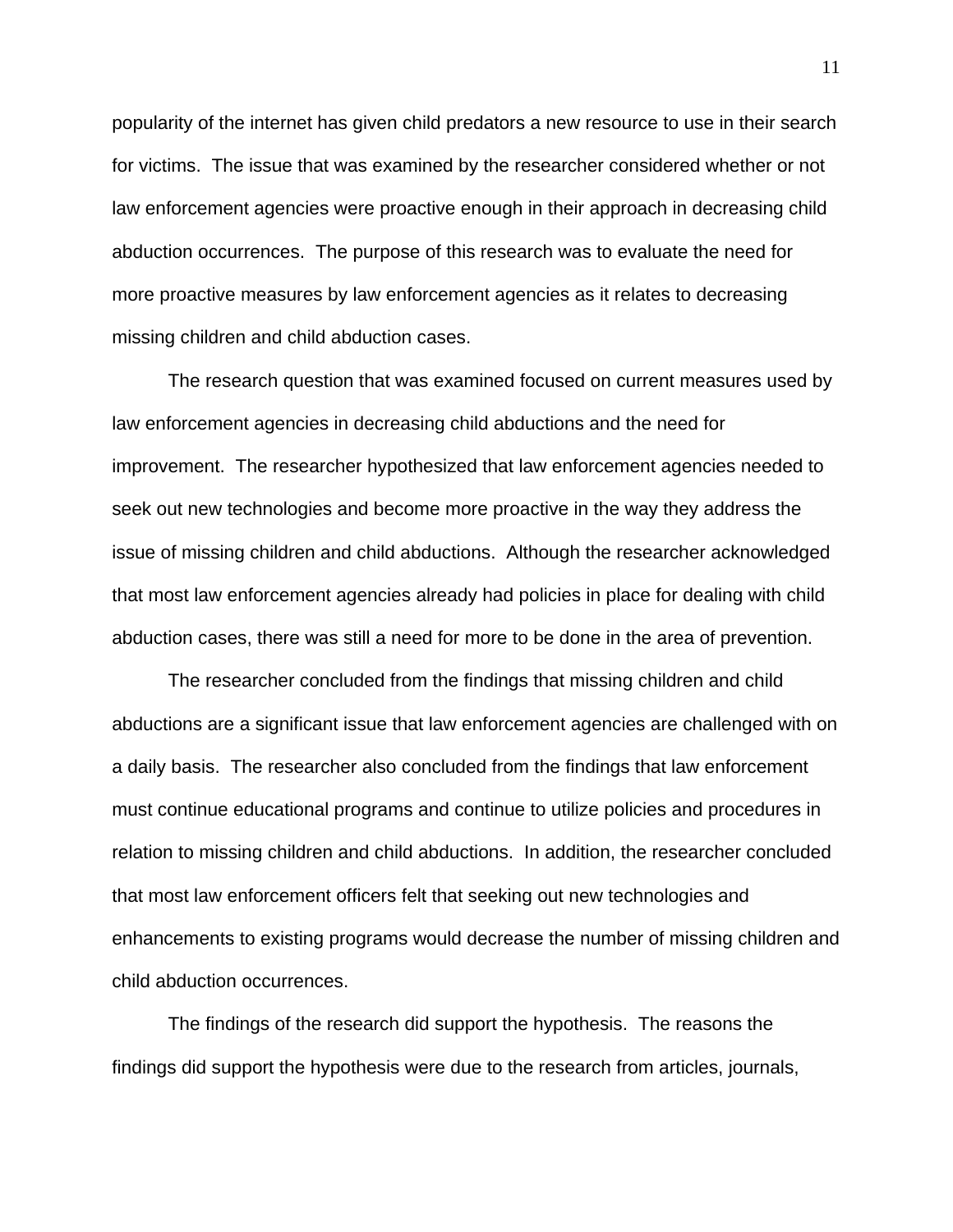books, web sites, and a survey. Although many law enforcement agencies around the nation have implemented new programs in their attempt to decrease child abductions, the research supported the hypothesis that law enforcement need to be more proactive in their approach. The vast majority of survey participants agreed that law enforcement must do more in the area of prevention when it comes to dealing with missing children and child abduction cases. The research supported the hypothesis that law enforcement agencies must be more proactive in their approach to missing children and child abduction cases by seeking out new technologies and making enhancements to existing programs in order to decrease the occurrences.

Limitations that might have hindered this research resulted because of the lack of updated studies in the area of missing children and child abductions. The latest study conducted by the United States Department of Justice occurred in 2002. The study revealed that more than 797,500 children under the age of 18 are reported missing each year. In addition, it is estimated that 58,200 of the children that are reported missing annually are abducted by a partial or complete stranger, and 115 are kept for a period of time or killed. Furthermore, the Federal Bureau of Investigation Uniform Crime Reporting Program has no formal category for child abductions. A child abducted and raped would be reported as a forcible rape by most law enforcement agencies. There are also a significant number of children that go missing each year without ever being reported.

The study of law enforcement's proactive response to decreasing child abductions is a relevant topic to contemporary law enforcement because of technological advances in today's society. Technological advances, such as the cell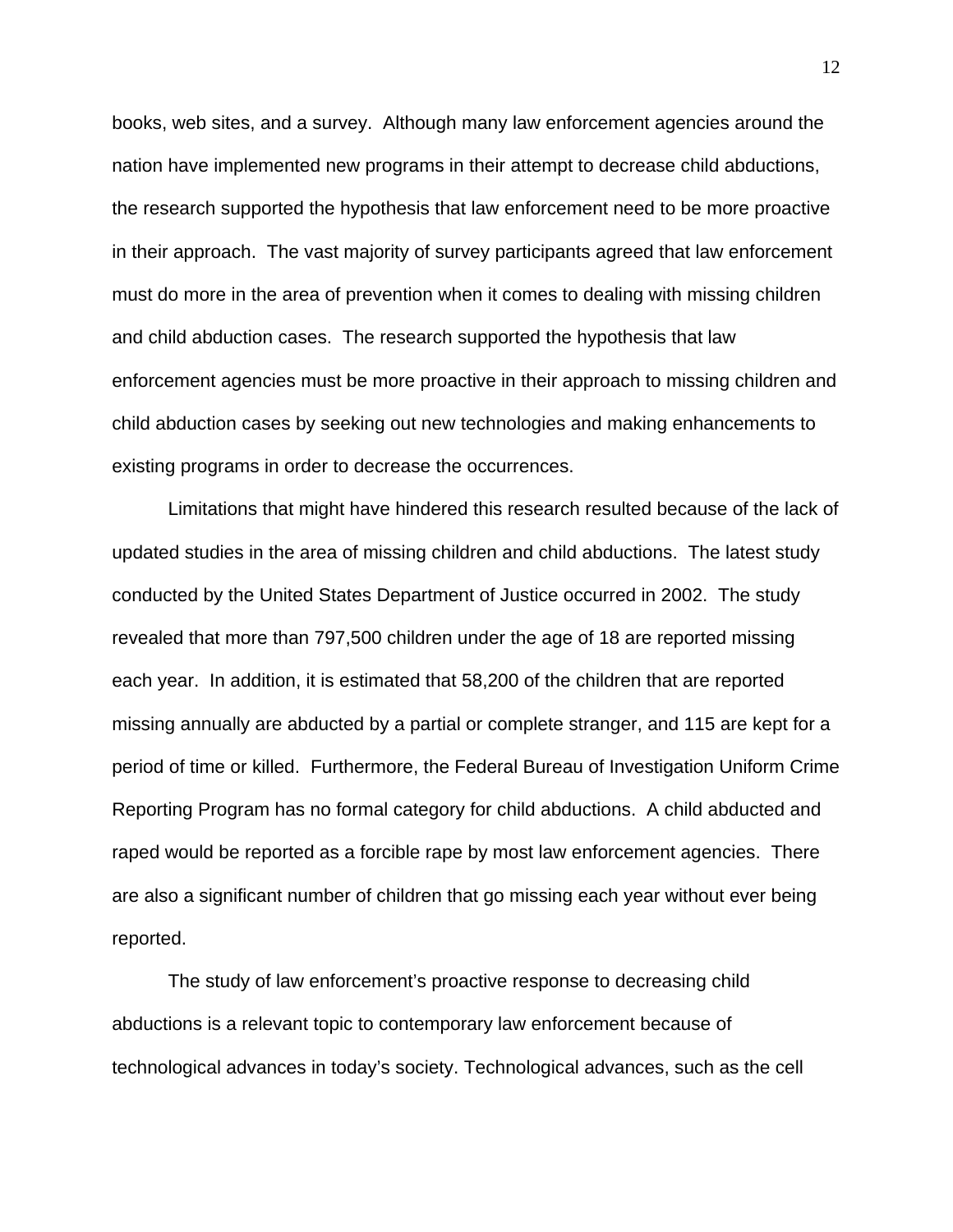phone and internet, have given child predators new weapons that they can use in their search for victims. Law enforcement agencies proactive response by implementing new prevention programs and making the public aware of new technology such as Life Prints Child Safety software and the AMBER Stick will assist in decreasing the number of child abductions. The results of this research will benefit both law enforcement and the community. The proactive response will serve as a deterrent to the child predator, parents and children will feel more secure, and, ultimately, law enforcement will be able to decrease the number of missing children and child abductions.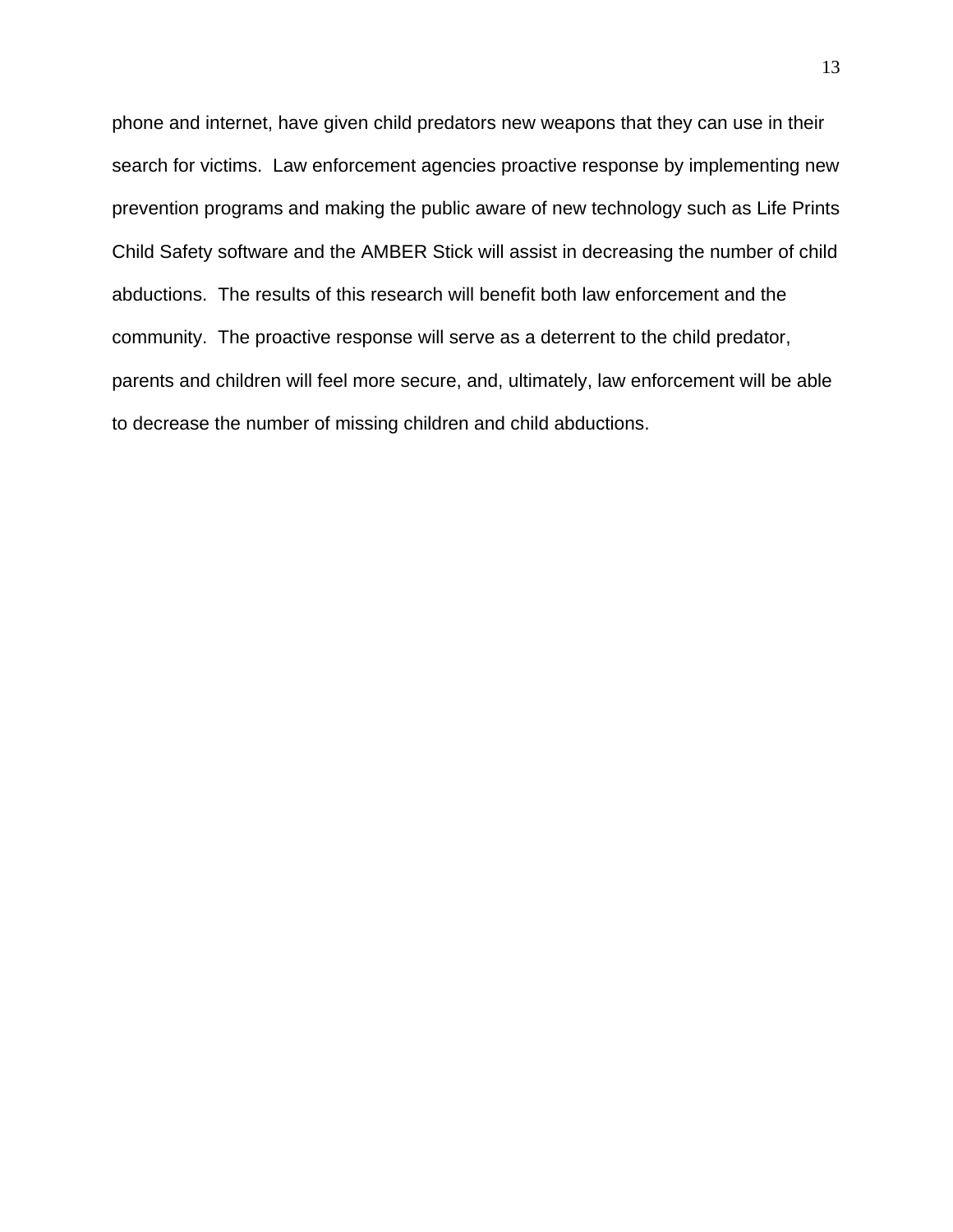#### **REFERENCES**

Allender, D. (2007). Child abductions. *FBI Law Enforcement Bulletin*, *76*(7),1 -7.

- Brown, K. & Keppel, R. (2007). Child abduction murder: An analysis of the effect of time and distance separation between murder incident sites and solvability. *Journal of Forensics Sciences, 52*(1),137-145.
- Forst, M. (Ed). (1980). *Missing children: The law enforcement response*. Springfield, Illinois: Thomas.
- Garrett, R. (2004). Looking beyond Amber Alerts: Technologies to supplement amber alert systems and save lives. *Law Enforcement Technology, 31*(2), 68-74.
- Hoever, B. (2007, July). *Amber stick portable child identification device*. Retrieved July 25, 2007 from http//www.amberstick.com/amber-stick/software.asp
- Kimball, C. (Ed). (2003). *Child and youth security* (pp. 319-378). Detroit, Michigan: Ruffner.
- Life-prints, LLC (2007, July). *Life-prints child safety software*. Retrieved July 26, 2007 from http://www.life-prints.com/
- National Law Enforcement and Corrections Technology Center. (2006). New view for Amber. *TechBeat*, Winter 1-2.